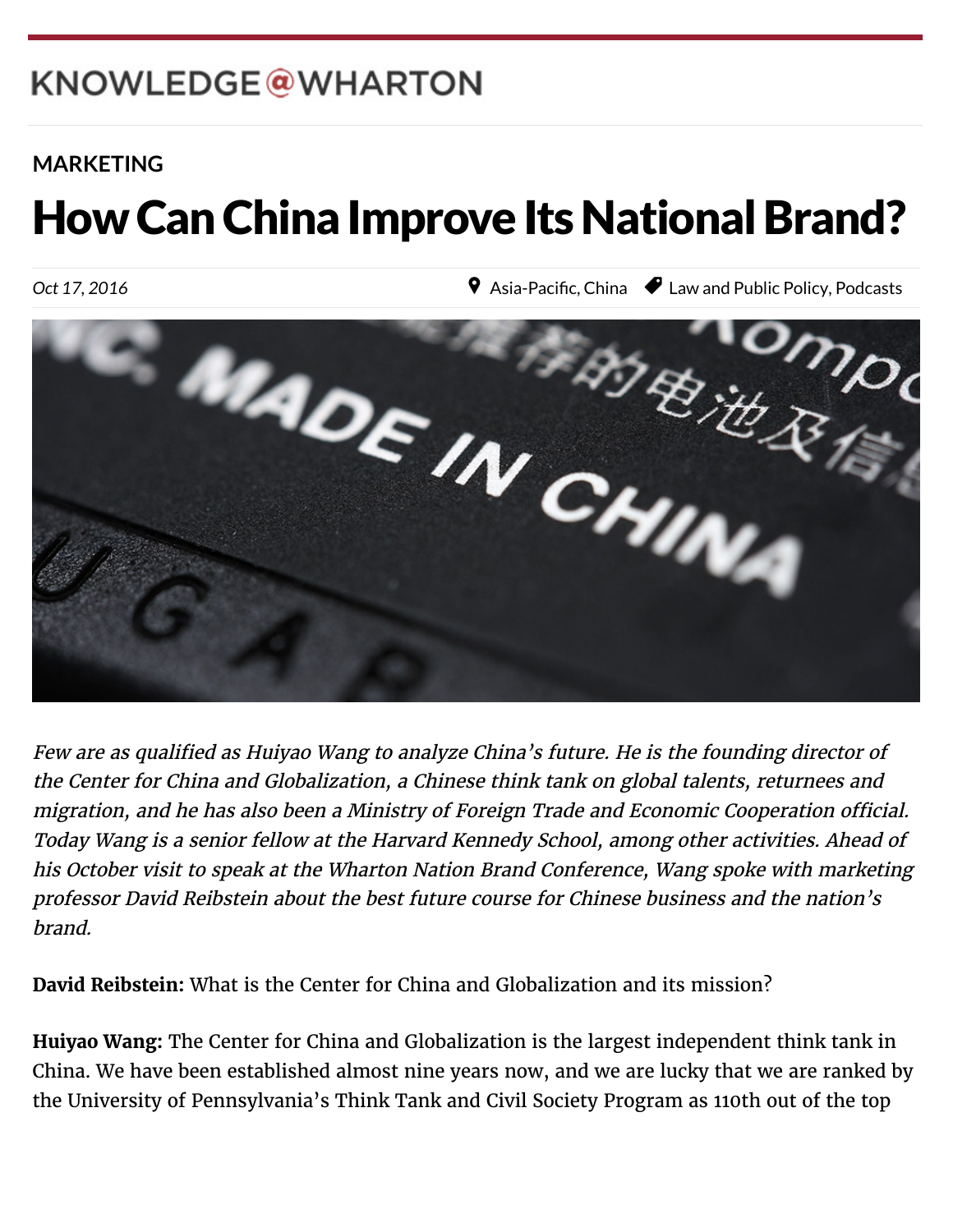think tanks in the world, No. 7 in China and the No. 1 for independent think tanks in China. We're fairly large and have almost 100 people in research and on staff. We have several locations in China, including Beijing, Shanghai and Guangzhou.

The mission for the CCG is to become a bridge and a platform for the exchange of scholars and researchers and policymakers and the business academic community, in terms of strengthening the process of China and globalization. Also, its mission is to serve better the policy community, both in China and the outside world. We want to be a bridge and focus particularly on the globalizing of the talent and the enterprises, and the migration between China and other countries.

**Reibstein:** You have been a consultant to many global companies such as GE, Siemens, ABB, Westinghouse, Mitsubishi, and so on. And I'm assuming you have worked with them to better connect them with China. But you have also been responsible for numerous Chinese firms going global. Is that the primary responsibility of the center?

**Wang:** Yes. CCG hosted a large conference in Zhejiang Province, which just concluded the G20 Summit there. We had people from several hundred countries to talk about globalized enterprise in the contemporary world — basically how to invest in China and invest globally. We are having another conference called China Outbound Forum, which will have several hundred Chinese firms come regarding Chinese investment overseas. So, our center does involve a lot of exchanges and also promoting the cooperation between Chinese enterprises, multinationals, foreign enterprises and Fortune 500 companies. We do involve quite a bit of business exchanges and collaborations.

**Reibstein:** Let's talk about how China is perceived globally and how you're trying to promote the image to better attract businesses to China, as well as acceptance of China's businesses overseas. China is well known for its low-cost manufacturing. But I'm curious about what other characteristics you think should be better understood about China outside of China.

**Wang:** That's a very good question, thank you. I think since China has opened up, gradually the image of China, particularly for Chinese enterprises, has changed a lot. In the past, 30 years ago, all businesses in China were state-owned enterprises. Now, at least half of the enterprises are privately owned. That's probably the image that China should show the world, that China is not only a country with state-owned enterprises but with a very vibrant and actively rigorous private sector as well.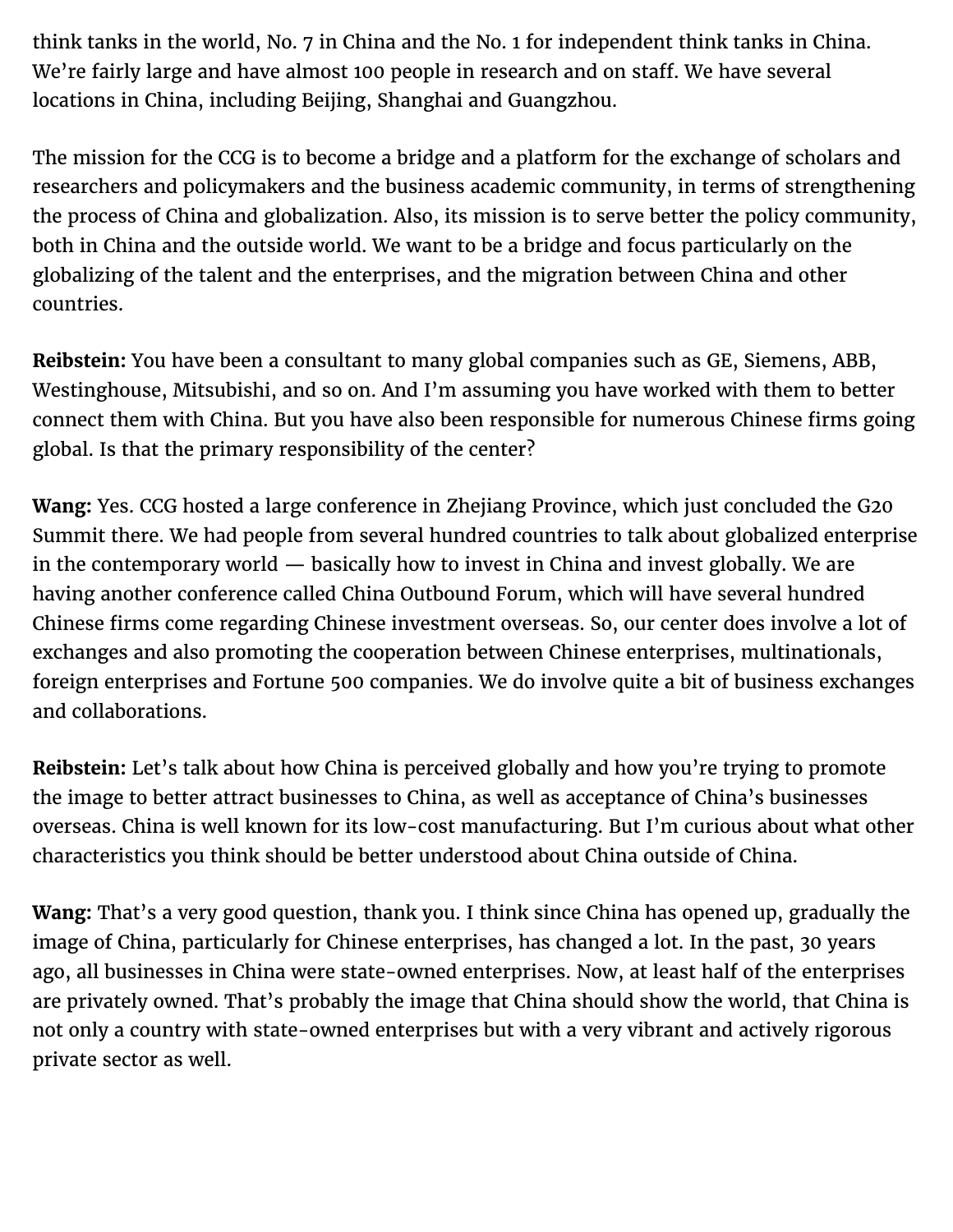**"Thirty years ago, all businesses in China were state-owned enterprises. Now, at least half of the enterprises are privately owned. That's probably the image that China should show the world."**

For example, the private sector employs about 70% of the Chinese workforce. Multinationals and foreign enterprises have employed over 60 million to 80 million of the labor force at one point in time. I think there are a lot of good stories that should be told. For example, Wal-Mart, one of the biggest companies in the United States, is in China producing \$20 billion a year of different products that are made in China that keep consumer prices low in the U.S.

I think the dialogue and the communications between Chinese companies and outside foreign companies sometimes are less well understood. When a Chinese company is buying a company in the U.S., sometimes it would be regarded as negative. But some are good examples. For example, we know that the U.S. government in recent years has been calling for Made in the U.S.A., and trying to attract back the manufacturing sector. We know that some U.S. companies and government officials have come to China. We know that one of our friends, a company like Fuyao Glass, one of the largest auto glassmakers in China and probably one of the largest in the world, now has invested \$600 million in the United States. Now they have several factories in the United States, making all the glass for the American industry.

Examples like that should be well talked about and the story should be told so that they have a better understanding. They come to the United States, they begin to create jobs, they begin to offer employment, they're going to generate income. I think this kind of a story on both sides, like Wal-Mart being one of the biggest foreign employers in China, is really good. The globalization benefits both countries, both countries' people and the companies. I think in order to promote image, maybe those stories should be well told and explained.

**Reibstein:** Wal-Mart is an interesting story. By the way, I should let you know that my first time going to China was 1981.

**Wang:** Oh, that's very early.

**Reibstein:** It's very early. I've got all sorts of stories I could share about that, but I'll do that when you're here in the U.S. But I know that Wal-Mart got into China fairly early. I find Wal-Mart a really interesting example because when they were operating before going into China,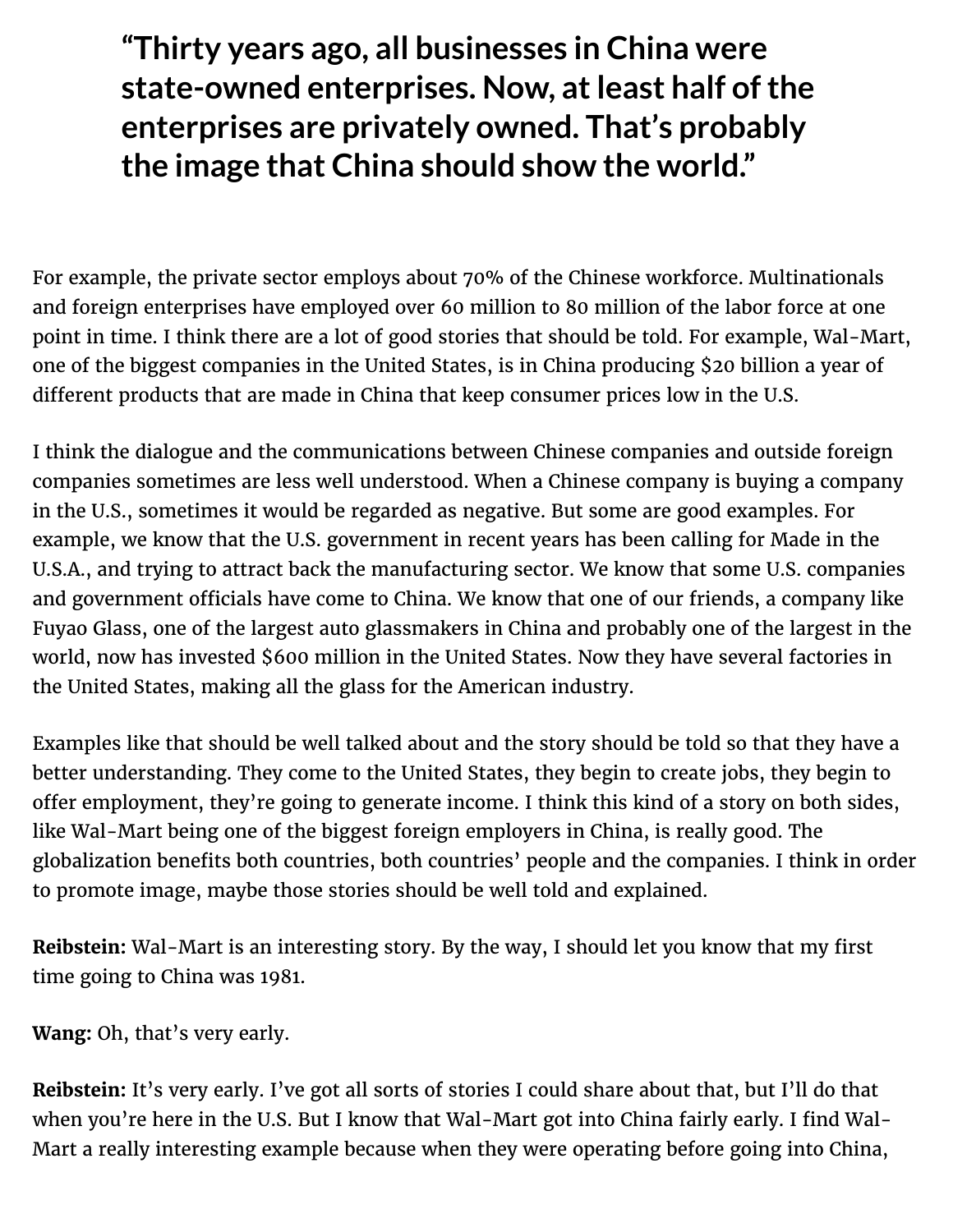their trademark was that all of their products were made in America. Then they dropped that. Obviously, they get a large number of products from China. But if I think about a global brand for a company, it becomes very difficult because within the United States they're known as very low price. But in China, Wal-Mart is not the lowest-priced retailer.

**Wang:** That's right.

**Reibstein:** It's interesting how they have a different image within China than they do in the United States and elsewhere in the world. I suspect that's true for the brand China itself. Since you mentioned Made in the U.S.A. as something that at least our current political candidates have been bandying around, there was the Made in China campaign that has been advertised quite broadly. Do you have any thoughts about that particular campaign, whom it was really targeted toward and whether it's been successful?

## **"Fuyao Glass, one of the largest auto glass makers in China and probably one of the largest in the world, now has invested \$600 million in the United States."**

**Wang:** I'm not too familiar with that. But I think that one thing about Made in China is that there are also image and brand changes. In the past, Made in China meant cheaper — maybe quality-wise not really very good, but affordable. But now Made in China is trying to change that into also meaning quality and good service. I think there's another sense, too. For example, all the big automakers from the United States are in China. They're selling probably more cars in China than in the United States. So now Made in China can be a good example. Now you have all those big brands made in China and mostly selling in China as well.

**Reibstein:** Let me sort of tiptoe on what might be a delicate subject. The notion of Made in China might have translated to not necessarily the highest quality, not necessarily reliable. What is being done to try and change some of that image?

**Wang:** One of the things that could be utilized is that we have so many American companies in China, like Microsoft, GE, GM or Ford. GM cars are now made in China, and Ford cars made in China are really of a very good quality. Microsoft has several research centers outside the United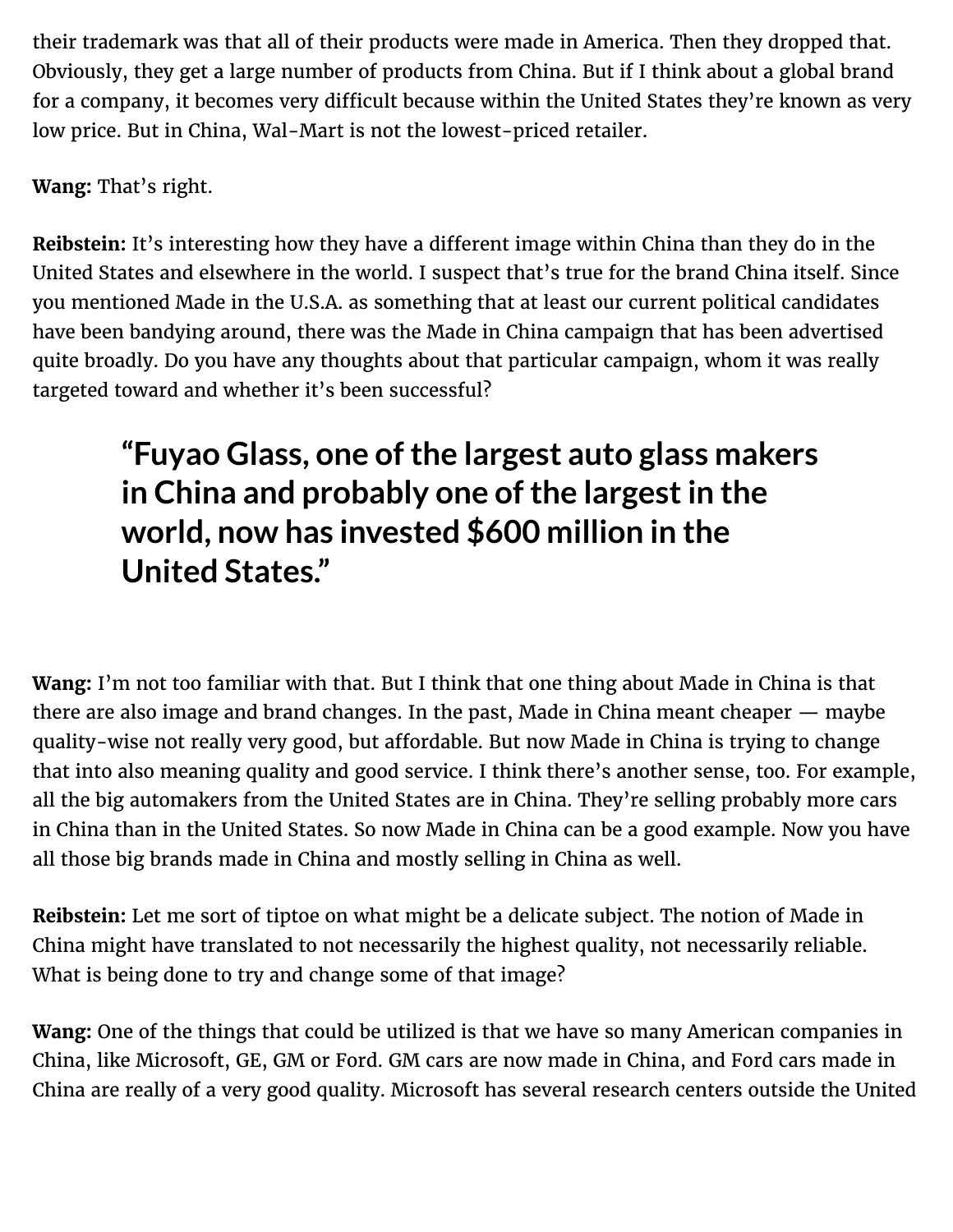States. There's a center in Beijing. It's probably recognized by Microsoft as one of the best in the world that they have utilized the R&D talent and and there are a lot of good products out of China. I think Wal-Mart has opened more Sam's Stores now in China.

There are a lot of things that are made in China that are of good quality. I think that the story can probably be better told by those U.S. companies regarding their products. This is probably one of the things that China hasn't realized. But if you really tell the story of these Fortune 500 companies that are coming to China and Made in China, and then we can demonstrate the products are of good quality, that can help change the image.

**Reibstein:** I have no doubt that there are some great products that are made within China, and the quality of many of the examples you just mentioned are excellent. But I'm wondering how China is trying to capitalize on that. I suspect that those companies that are making their products in China tend not to promote that very much because of this legacy reputation. What can be done to overcome that?

**Wang:** I think there are probably several ways to tackle that. First, I think the domestic companies really need to do a good job of the design of the brand and making them understood outside China. For example, Lenovo used to be called Legend. They changed their brand and redesigned their logos.

We often see in the United States and other international television, the spokesperson or the local representative of Chinese companies is from China most of the time. Just like multinationals do in China, they hire local Chinese. They have a Chinese base in China, and then people felt they are part of the companies that belong here. Whereas in the United States, you probably don't see that. You see a lot of Chinese representing Chinese companies. Maybe it's a good idea to have Americans representing Chinese companies, so that like the Japanese have done, you can see a Toyota ad and you don't see a Japanese talking there, you see an American representing Toyota. That could be the same method that the Chinese companies can adopt to tell the better story and explain better the quality and the product.

**Reibstein:** One of the examples you just mentioned is Lenovo. I believe Lenovo today is the largest PC provider in the world. They could have selected a name that was very Chinese sounding. I often joke that the name Lenovo almost sounds Italian. It's not, I think, the best ambassador for brand China. I think it is a great example of a company that's doing exceedingly well with a great product, but I don't know if it's carrying the brand China on its shoulders.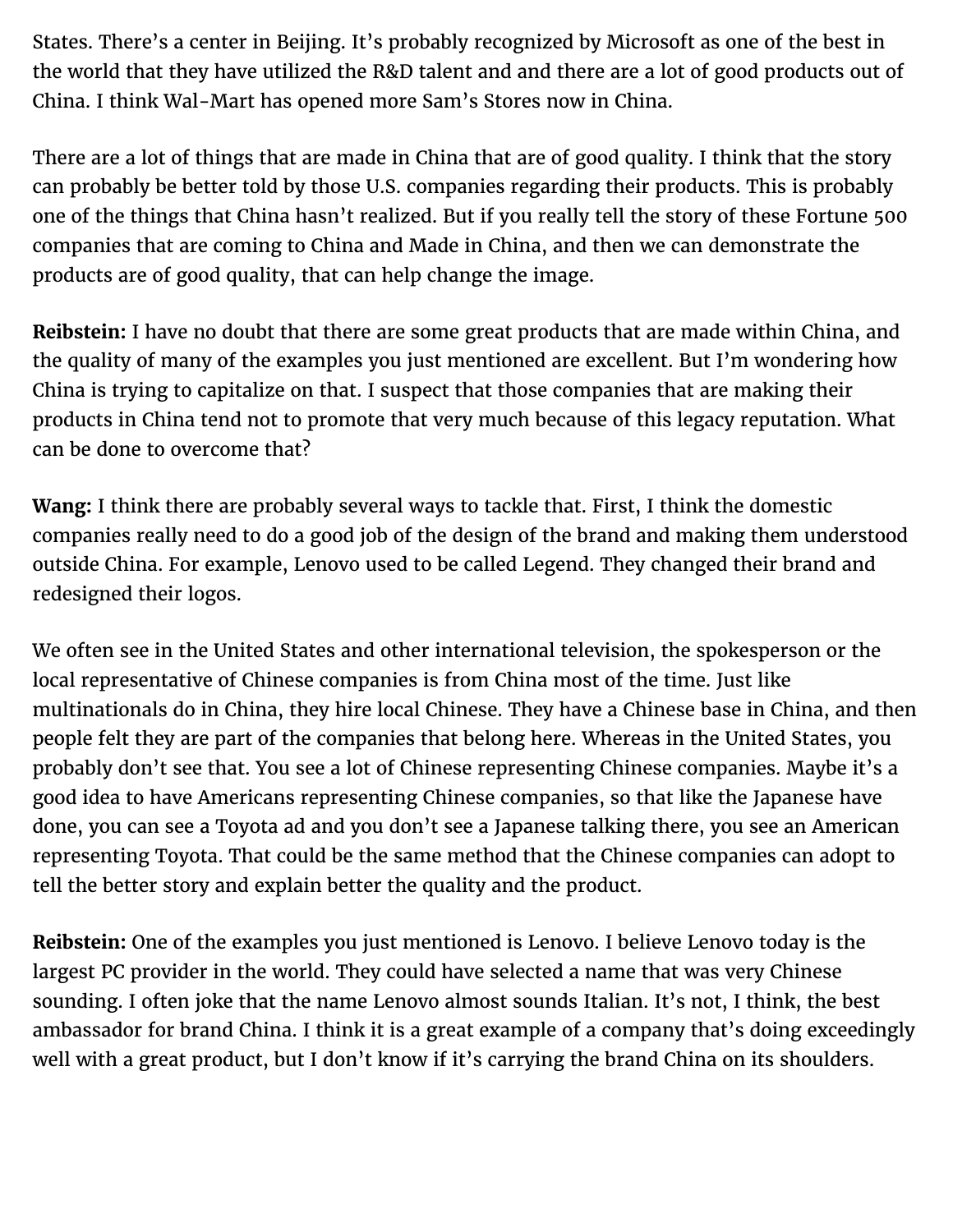**Wang:** Well, they had a Chinese name in the past, Lianxiang. They'd been using that for quite some time, but they changed to their English name to reflect an international market. In the past, their old English name was Legend. But there were several brands already associated with Legend. I guess they wanted to try to demonstrate maybe innovative, novo, new. Like you said, a little Italian, a little French or European style stuff. But that's a good example that they used that English name before they embarked on this internationalization of the company.

**Reibstein:** But I'm worried about trying to help bring brand China up and who is carrying that banner. I'm wondering if there are any lessons that could be learned from Japan. At one point, Made in Japan had some baggage with it, as well as we could think about Made in South Korea. But the companies that we could think of, like I know you have worked with Mitsubishi, that is a very Japanese-sounding name. Samsung and Daewoo, both of those are not English sounding names. I'm wondering if there are some lessons for China that could be learned from Japan and from South Korea.

**Wang:** I think there are really good lessons to learn from them. And I think sometimes it's difficult to change the name. But to make the name, even in its own language, whether it's in Korean or in Japanese, when they're translating it into English, it's at least pronounceable. That's probably important. If a Chinese name is too difficult to pronounce, maybe it's good to change into a pronounceable name, like Lenovo.

### **"In the past, Made in China meant cheaper maybe quality-wise not really very good, but affordable."**

The second thing I think is that they could use the English alphabet. For example, TCL, one of the largest TV producers in China, or BYD, one of the largest battery and automakers in China for clean energy, is also using the letters of the English alphabet. Those are trying to suit the market. But I think the other thing is that when they do the ads, when they do the brand promotion, when they do the image, they should really use a lot of local representatives. I can give you a good example. At one time, they had an advertisement in Times Square. They flash all [famous] faces from China. But for the audience in the Western world, they don't know this particular figure or that particular figure….

**Reibstein:** What do you think China's global image will be in 10 years?